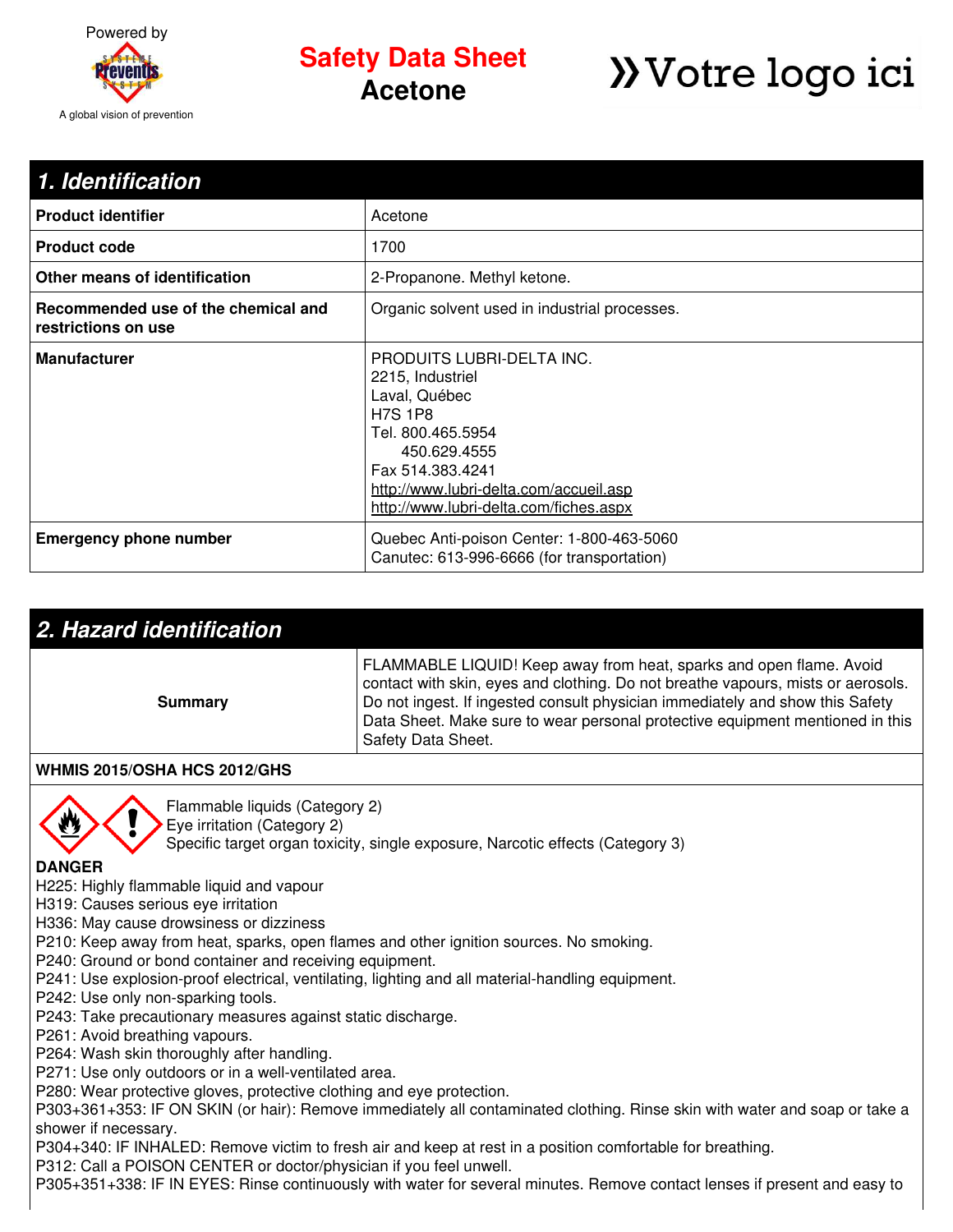do. Continue rinsing. P337+313: If eye irritation persists: Get medical advice or attention. P370+378: In case of fire: Use chemical foam, dry chemical or carbon dioxide to extinguish. P403+P235+P233: Store in a well-ventilated place. Keep container tightly closed. Keep cool. P405: Store locked up.

P501: Dispose of contents and container to an approved waste disposal plant.

| 3. Composition/information on ingredients |            |                  |  |
|-------------------------------------------|------------|------------------|--|
| l Common name                             | <b>CAS</b> | Weight % content |  |
| Acetone                                   | 67-64-1    | $>99\%$          |  |

| 4. First-aid measures  |                                                                                                                                                                                                                                                                                                                                                                                                           |
|------------------------|-----------------------------------------------------------------------------------------------------------------------------------------------------------------------------------------------------------------------------------------------------------------------------------------------------------------------------------------------------------------------------------------------------------|
| <b>Inhalation</b>      | Move person to fresh air. If not breathing, give artificial respiration. If breathing<br>is difficult, give oxygen by trained personnel. If a problem develops or persists,<br>seek medical attention.                                                                                                                                                                                                    |
| <b>Skin contact</b>    | Flush with water for at least 15 minutes. Remove contaminated clothing and<br>wash before reuse. Avoid touching eyes with contaminated body parts. If a<br>problem develops or persists, seek medical attention.                                                                                                                                                                                          |
| Eye contact            | IMMEDIATELY flush with plenty of water. Remove contact lenses if easy to do.<br>Flush with water for at least 15 minutes. Hold eyelids apart to rinse properly. If<br>a problem develops or persists, seek medical attention.                                                                                                                                                                             |
| Ingestion              | DO NOT induce vomiting, unless recommended by medical personnel. If victim<br>is conscious wash out mouth with water and give 1-2 glasses of water to drink.<br>Never give anything by mouth if victim is unconscious or convulsing. If<br>spontaneous vomiting occurs, keep head below hip level to prevent aspiration<br>into the lungs. Seek medical attention or contact a Poison Centre immediately. |
| <b>Other</b>           | No information available.                                                                                                                                                                                                                                                                                                                                                                                 |
| <b>Symptoms</b>        | May cause eye irritation. May cause dry skin. May cause central nervous<br>system effects.                                                                                                                                                                                                                                                                                                                |
| Notes to the physician | Treat symptomatically. If gastric lavage is performed, suggest endotracheal<br>and/or esophageal control. Danger from lung aspiration must be weighed<br>against toxicity when considering emptying the stomach. Treatment of<br>exposure should be directed at the control of symptoms and the clinical<br>condition of the patient.                                                                     |

| 5. Fire-fighting measures                                 |                                                                                                                                                                                                                                                                  |  |
|-----------------------------------------------------------|------------------------------------------------------------------------------------------------------------------------------------------------------------------------------------------------------------------------------------------------------------------|--|
| media                                                     | Suitable extinguishing   Powder carbon dioxide (CO2), alcohol resistant foam, Do not use a heavy water jet.                                                                                                                                                      |  |
| <b>Specific hazards</b><br>arising from the<br>chemical   | Highly flammable liquid and vapour. May be ignited by heat, sparks, flame or static electricity.<br>Vapours are heavier than air and may travel to an ignition source distant from the material handling<br>point. Contact with strong oxidizers may cause fire. |  |
| <b>Special protective</b><br>equipment                    | Firefighters must wear self contained breathing apparatus with full face mask. Firefighting suit may not<br>be efficient against chemicals.                                                                                                                      |  |
| <b>Special protective</b><br>actions for<br>fire-fighters | Use water spray to cool fire-exposed containers.                                                                                                                                                                                                                 |  |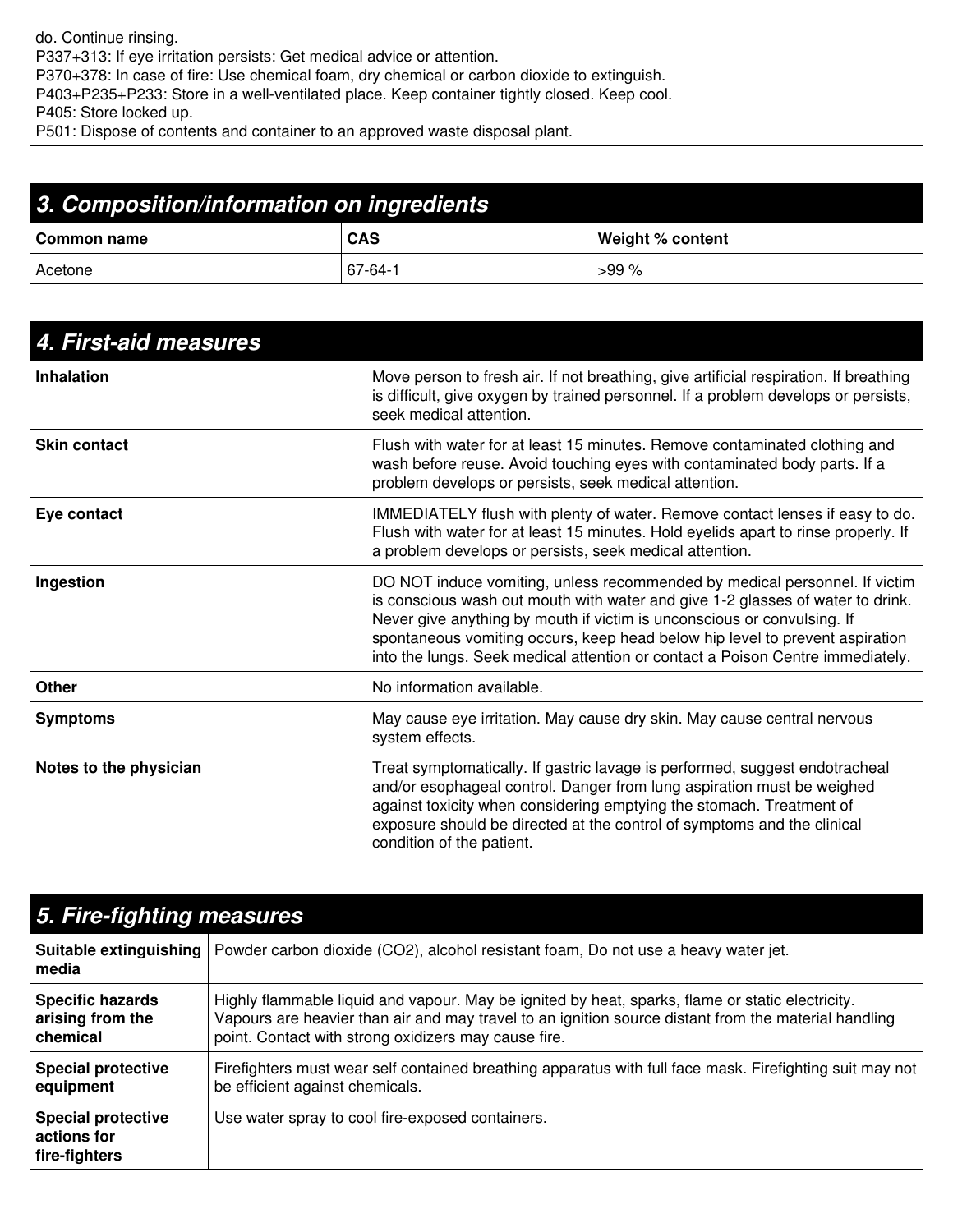| 6. Accidental release measures                                                      |                                                                                                                                                                                                                                                                                                                                                                                                                                                                                                                                                                                                                                                                                                                                              |  |
|-------------------------------------------------------------------------------------|----------------------------------------------------------------------------------------------------------------------------------------------------------------------------------------------------------------------------------------------------------------------------------------------------------------------------------------------------------------------------------------------------------------------------------------------------------------------------------------------------------------------------------------------------------------------------------------------------------------------------------------------------------------------------------------------------------------------------------------------|--|
| <b>Personal precautions,</b><br>protective equipment<br>and emergency<br>procedures | Do not touch spilled material. Make sure to wear personal protective equipment mentioned in this<br>Safety Data Sheet.                                                                                                                                                                                                                                                                                                                                                                                                                                                                                                                                                                                                                       |  |
| <b>Environmental</b><br>precautions                                                 | Prevent entry in sewer and other enclosed area. For a large spill, consult the Department of<br>Environment or the relevant authorities.                                                                                                                                                                                                                                                                                                                                                                                                                                                                                                                                                                                                     |  |
| <b>Methods and</b><br>materials for<br>containment and<br>cleaning up               | No action shall be taken involving any personal risk or without suitable training. Evacuate<br>unauthorized personnel. Remove sources of ignition. Ventilate the area well. Stop leak, if it's possible<br>to do so without risk. Make sure you have a fire extinguisher near you. If necessary, reduce the<br>concentration of vapor in air with water spray, taking care not to spread the product with run-off water.<br>Absorb with inert material (soil, sand, vermiculite) or wipe up or scrape up and place in an appropriate<br>waste disposal container clearly identified. Use non-sparking and antistatic tools. Dispose via a<br>licensed waste disposal contractor. Finish cleaning by rinsing with water contaminated surface. |  |

## *7. Handling and storage*

| <b>Precautions for safe</b><br>handling                                   | Keep away from heat, sparks and open flame. Avoid all sources of ignition. Avoid static electricity<br>build up. Use non-sparking and antistatic tools. Ground/bond all containers when transfering large<br>quantities (5 gallons US or 20 L and more). Use only in well ventilated area. Do not breathe vapours,<br>mists or aerosols. Avoid contact with skin, eyes and clothing. Wear eye protection, gloves and other<br>protective clothing that are adapted to the task being performed and the risks involved. Keep only the<br>quantities necessary for the work being performed in the work area. Keep containers tightly closed<br>when not in use. Do not eat, do not drink and do not smoke during use. Wash hands, forearms and<br>face thoroughly after handling this compound and before eating, drinking or using toiletries. Remove<br>contaminated clothing and wash before reuse. |
|---------------------------------------------------------------------------|-------------------------------------------------------------------------------------------------------------------------------------------------------------------------------------------------------------------------------------------------------------------------------------------------------------------------------------------------------------------------------------------------------------------------------------------------------------------------------------------------------------------------------------------------------------------------------------------------------------------------------------------------------------------------------------------------------------------------------------------------------------------------------------------------------------------------------------------------------------------------------------------------------|
| <b>Conditions for safe</b><br>storage, including any<br>incompatibilities | Storage and handling should follow the NFPA 30 Flammable and/or Combustible Liquids Code and<br>the National Fire Code of Canada (NFCC). Ground or bond large containers. Store tightly closed and<br>in properly labelled containers in a cool, dry and well ventilated place. Containers that have been<br>opened must be carefully resealed and kept upright to prevent leakage. Store away from oxidizing<br>materials and incompatible materials (see section 10).                                                                                                                                                                                                                                                                                                                                                                                                                               |
| Storage temperature                                                       | 10 to 20 $\degree$ C (50 to 68 $\degree$ F)                                                                                                                                                                                                                                                                                                                                                                                                                                                                                                                                                                                                                                                                                                                                                                                                                                                           |

| 8. Exposure controls/personal protection                                                                                                                   |                                |                                                                                                                                                                                                                                                        |                                                                                                                                                                                                                                                                                          |                                                  |                                                              |
|------------------------------------------------------------------------------------------------------------------------------------------------------------|--------------------------------|--------------------------------------------------------------------------------------------------------------------------------------------------------------------------------------------------------------------------------------------------------|------------------------------------------------------------------------------------------------------------------------------------------------------------------------------------------------------------------------------------------------------------------------------------------|--------------------------------------------------|--------------------------------------------------------------|
| <b>Immediately Dangerous to Life or Health</b>                                                                                                             |                                |                                                                                                                                                                                                                                                        | Acetone: 2500 ppm.                                                                                                                                                                                                                                                                       |                                                  |                                                              |
| Acetone                                                                                                                                                    | <b>STEL</b><br>TWA (8h)        |                                                                                                                                                                                                                                                        | 500 ppm<br>1000 ppm<br>250 ppm<br>500 ppm                                                                                                                                                                                                                                                | 2380 mg/m <sup>3</sup><br>1190 mg/m <sup>3</sup> | ACGIH, BC, ON<br><b>RSST</b><br>ACGIH, BC, ON<br><b>RSST</b> |
| Appropriate engineering controls                                                                                                                           |                                |                                                                                                                                                                                                                                                        | Provide sufficient mechanical ventilation (general or local exhaust) to keep<br>the airborne concentrations of vapours, mists, aerosols or dust below their<br>respective occupational exposure limits. Ensure that eyewash stations and<br>safety showers are close to the workstation. |                                                  |                                                              |
|                                                                                                                                                            | Individual protection measures |                                                                                                                                                                                                                                                        |                                                                                                                                                                                                                                                                                          |                                                  |                                                              |
| Eye                                                                                                                                                        |                                | If there is a risk of contact with eyes, wear chemical splash goggles. If risk of<br>contact with eyes or the face wear chemical splash goggles and a face<br>shield. If respiratory hazards exist, a full face respirator may be required<br>instead. |                                                                                                                                                                                                                                                                                          |                                                  |                                                              |
| <b>Hands</b><br>Chemical-resistant, impervious gloves should be worn at all times when<br>handling this chemical product. Wear Neoprene gloves or laminate |                                |                                                                                                                                                                                                                                                        |                                                                                                                                                                                                                                                                                          |                                                  |                                                              |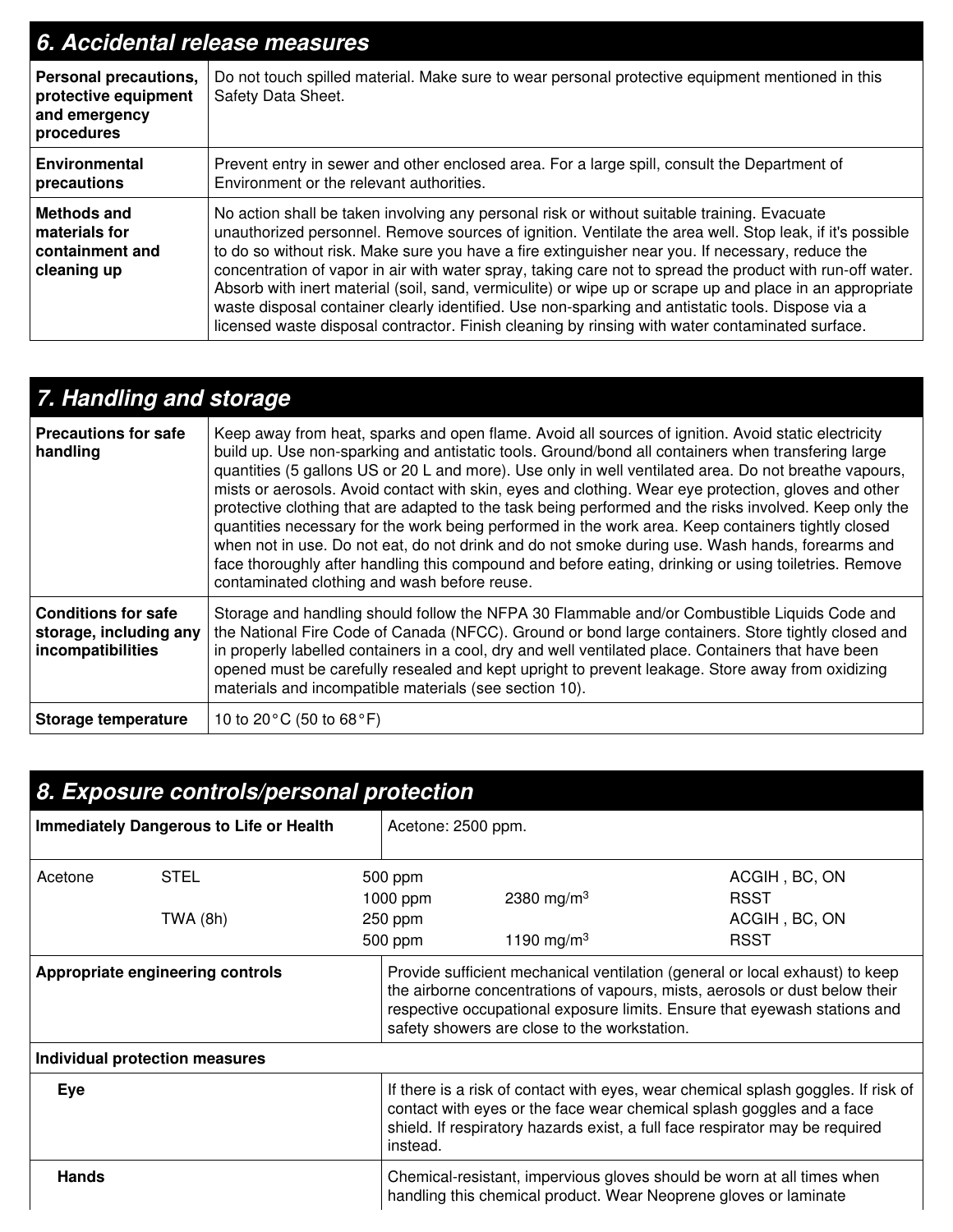|                                               | multilayer glove made of Polyethylene and Ethylene Vinyl Alcohol<br>copolymer. Before using, user should confirm impermeability. Discard gloves<br>with tears, pinholes, or signs of wear. Be aware that the liquid may penetrate<br>the gloves. Frequent change is advisable. Gloves must only be worn on<br>clean hands. Wash gloves with water before removing them. After using<br>gloves, hands should be washed and dried thoroughly. DO NOT WEAR<br>disposable latex, nitrile or vinyl gloves.                                                                                                                                                                                                                                                                                  |
|-----------------------------------------------|----------------------------------------------------------------------------------------------------------------------------------------------------------------------------------------------------------------------------------------------------------------------------------------------------------------------------------------------------------------------------------------------------------------------------------------------------------------------------------------------------------------------------------------------------------------------------------------------------------------------------------------------------------------------------------------------------------------------------------------------------------------------------------------|
| <b>Skin</b>                                   | Personal protective equipment for the body should be selected based on the<br>task being performed and the risks involved. Wear appropriate chemical<br>impervious clothing. Wear a lab coat in synthetic frabrics. Synthetic<br>polyethylene coveralls such as the Tychem (DuPont) or equivalent coveralls<br>manufactured to provide protection against liquid chemicals should be worm,<br>if necessary.                                                                                                                                                                                                                                                                                                                                                                            |
| <b>Respiratory</b>                            | Respiratory protection is not required for normal use. Where the conditions<br>in the workplace require a respirator, it is necessary to follow a respiratory<br>protection program. Moreover, respiratory protection equipment (RPE) must<br>be selected, fitted, maintained and inspected in accordance with regulations<br>and standard 29 CFR 1910.134 (OSHA), ANSI Z88.2 or CSA Z 94.11<br>(Canada) and approved by NIOSH/MSHA. In case of insufficient ventilation<br>or in confined or enclosed space and for an assigned protection factor (APF)<br>up to 10 times of exposure limit, wear a half mask respirator with organic<br>vapour cartridges. For an APF until maximum 100 times of exposure limit,<br>wear a full face mask respirator with organic vapour cartridges. |
| Feet                                          | Wear rubber boots to clean up a spill.                                                                                                                                                                                                                                                                                                                                                                                                                                                                                                                                                                                                                                                                                                                                                 |
| Neoprene gloves (thin)<br>Lab coat<br>Goaales |                                                                                                                                                                                                                                                                                                                                                                                                                                                                                                                                                                                                                                                                                                                                                                                        |

| 9. Physical and chemical properties                                                         |                                                                              |                                                 |                                                |
|---------------------------------------------------------------------------------------------|------------------------------------------------------------------------------|-------------------------------------------------|------------------------------------------------|
| <b>Physical state</b>                                                                       | Liquid                                                                       | <b>Flammability</b>                             | Flammable.                                     |
| <b>Colour</b>                                                                               | Colourless                                                                   | <b>Flammability limits</b>                      | 2.5 to 12.8%                                   |
| <b>Odour</b>                                                                                | Ketone                                                                       | <b>Flash point</b>                              | $-18$ °C (-0.4°F)<br>Pensky-Martens Closed Cup |
| <b>Odour threshold</b>                                                                      | 3.6 to 699 ppm                                                               | <b>Auto-ignition temperature</b>                | 465°C (869°F)                                  |
| pH                                                                                          | N/Ap.                                                                        | Sensibility to electrostatic<br>charges         | Yes                                            |
| <b>Melting point</b>                                                                        | $-94.6$ °C (-138.3°F)                                                        | <b>Sensibility to sparks</b><br>and/or friction | N.Av.                                          |
| <b>Freezing point</b>                                                                       | $-94.6$ °C (-138.3°F)                                                        | <b>Vapour density</b>                           | 2 (Air = 1)                                    |
| <b>Boiling point</b>                                                                        | 56°C (132.8°F)                                                               | <b>Relative density</b>                         | $0.79$ kg/L (Water = 1)                        |
| <b>Solubility</b>                                                                           | Fully soluble in water.                                                      | <b>Partition coefficient</b><br>n-octanol/water | $-0.24$                                        |
| <b>Evaporation rate</b>                                                                     | > Butyl Acetate                                                              | <b>Decomposition</b><br>temperature             | $N/Av$ .                                       |
| Vapour pressure                                                                             | 24.3 to 24.7kPa (182.3 to 185.3<br>mm Hg) @ $20^{\circ}$ C (68 $^{\circ}$ F) | <b>Viscosity</b>                                | N/Av.                                          |
| <b>Percent Volatile</b>                                                                     | 100%                                                                         | <b>Molecular mass</b>                           | 58.1                                           |
| Und.: Undetermined<br>N/E: Not Established<br>N/Av.: Not Available<br>N/Ap.: Not Applicable |                                                                              |                                                 |                                                |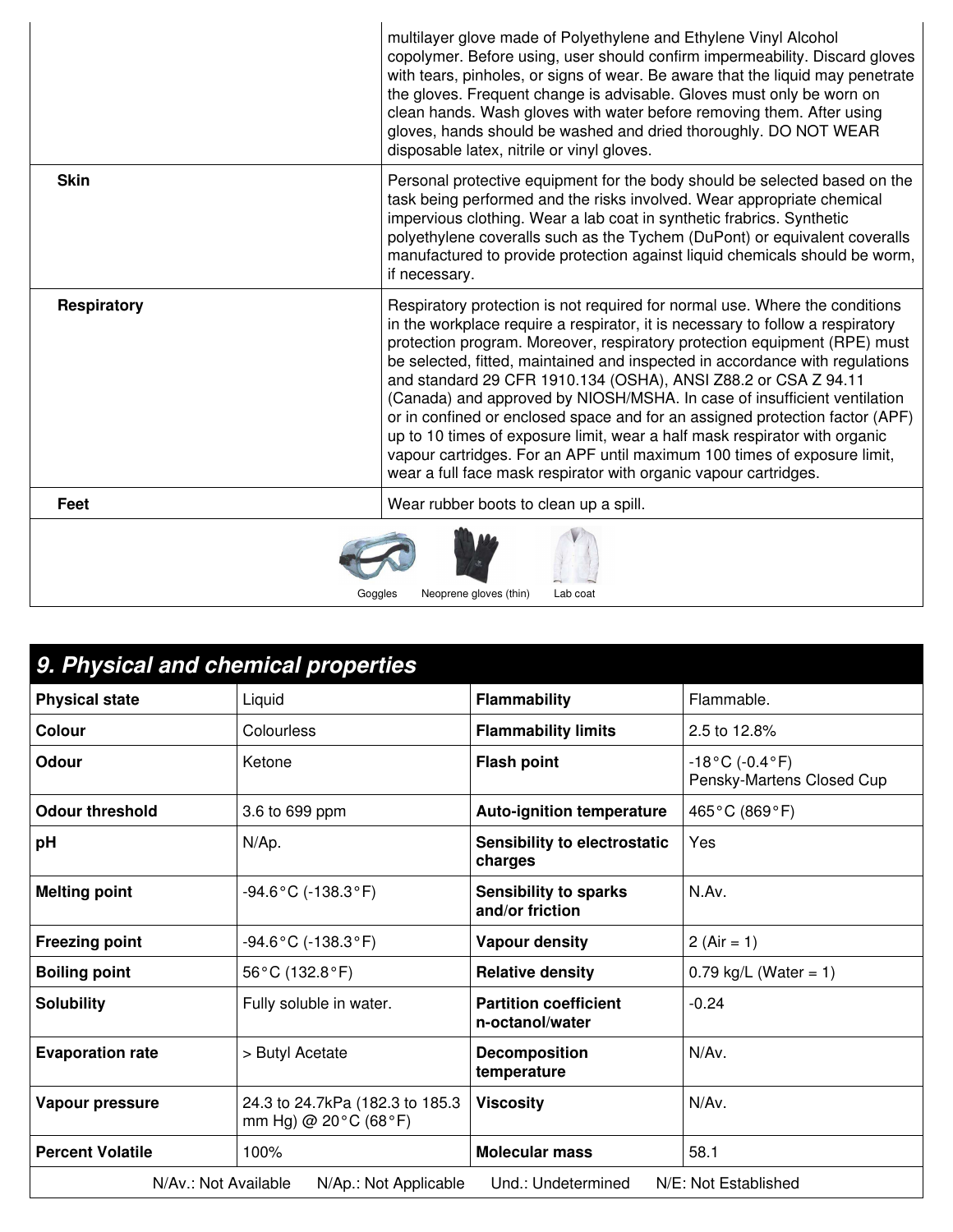| 10. Stability and reactivity                                      |                                                                             |
|-------------------------------------------------------------------|-----------------------------------------------------------------------------|
| Reactivity                                                        | Attacks some plastics and rubber.                                           |
| <b>Chemical stability</b>                                         | Stable under recommended storage conditions.                                |
| Possibility of hazardous reactions (including<br>polymerizations) | A dangerous reaction will not occur.                                        |
| <b>Conditions to avoid</b>                                        | Avoid heat, flame and sparks. Avoid contact with incompatible<br>materials. |
| Incompatible materials                                            | Strong oxidants, strong bases, strong acids, bleach, actived<br>carbon.     |
| <b>Hazardous decomposition products</b>                           | None reported.                                                              |

|                                              | 11. Toxicological information                                                                                             |                                                                                                                                                                                                                                                                                                                                                                                                       |  |  |  |
|----------------------------------------------|---------------------------------------------------------------------------------------------------------------------------|-------------------------------------------------------------------------------------------------------------------------------------------------------------------------------------------------------------------------------------------------------------------------------------------------------------------------------------------------------------------------------------------------------|--|--|--|
| <b>Numerical</b><br>measures of<br>toxicity  | Acetone Ingestion 5800 mg/kg Rat<br>LD50<br>Inhalation 71.4 mg/l/4h Rat<br><b>LC50</b><br>15800 mg/kg Rabbit LD50<br>Skin |                                                                                                                                                                                                                                                                                                                                                                                                       |  |  |  |
| Likely routes of<br>exposure                 | Skin, eyes, inhalation, ingestion.                                                                                        |                                                                                                                                                                                                                                                                                                                                                                                                       |  |  |  |
| Delayed,<br>immediate and<br>chronic effects | Eye contact<br><b>Skin contact</b>                                                                                        | Eye Irritation, Rabbit (Male and Female): Test de Draize - highly irritating. Causes<br>serious eye irritation.<br>Skin Irritation/Corrosion, Rabbit, (Male and Female) : Draize method is negative, no<br>irritating. Prolonged and repeated contact may cause skin drying, cracking or irritation.                                                                                                  |  |  |  |
|                                              | Inhalation                                                                                                                | redness, defatting dermatitis.<br>May cause slight upper respiratory tract irritation. Concentration threshold of irritation<br>in humans: between 250 and 1000 ppm. High concentrations may cause central<br>nervous system depression characterized by headache, dizziness, nausea,<br>drowsiness, fatigue, unconsciousness. The severity of symptoms may vary depending<br>on exposure conditions. |  |  |  |
|                                              | Ingestion                                                                                                                 | May cause gastrointestinal irritation with nausea and vomiting. Swallowing a large<br>amount of this product may cause kidney damage, liver damage.                                                                                                                                                                                                                                                   |  |  |  |
|                                              | sensitization<br><b>IARC/NTP</b><br><b>Classification</b>                                                                 | Respiratory or skin Skin sensitisation, Buehler test, Mousse : not sensitizing. This product is not a skin or<br>respiratory sensitizer.<br>No ingredients listed.                                                                                                                                                                                                                                    |  |  |  |
|                                              | Carcinogenicity                                                                                                           | Not listed as a carcinogen by IARC, ACGIH, NIOSH, NTP or OSHA.                                                                                                                                                                                                                                                                                                                                        |  |  |  |
|                                              | <b>Mutagenicity</b><br>Reproductive<br>toxicity                                                                           | This material is not known to cause mutagenic effect.<br>This material is not known to cause effects on reproduction.                                                                                                                                                                                                                                                                                 |  |  |  |
|                                              | <b>Specific target</b><br>organ toxicity -<br>single exposure                                                             | Central nervous system.                                                                                                                                                                                                                                                                                                                                                                               |  |  |  |
|                                              | <b>Specific target</b><br>organ toxicity -<br>repeated exposure                                                           | Blood.                                                                                                                                                                                                                                                                                                                                                                                                |  |  |  |
| <b>Interactive</b><br>effects                |                                                                                                                           | Acetonitrile, chloroform, carbon tetrachloride, dibromochloromethane, bromodichloromethane.<br>1,1,2-trichloroethane, trichloroethylene, o-dichlorobenzene, ethanol, hexanedionne-2,5.                                                                                                                                                                                                                |  |  |  |
| <b>Other</b><br>information                  | No additional information.                                                                                                |                                                                                                                                                                                                                                                                                                                                                                                                       |  |  |  |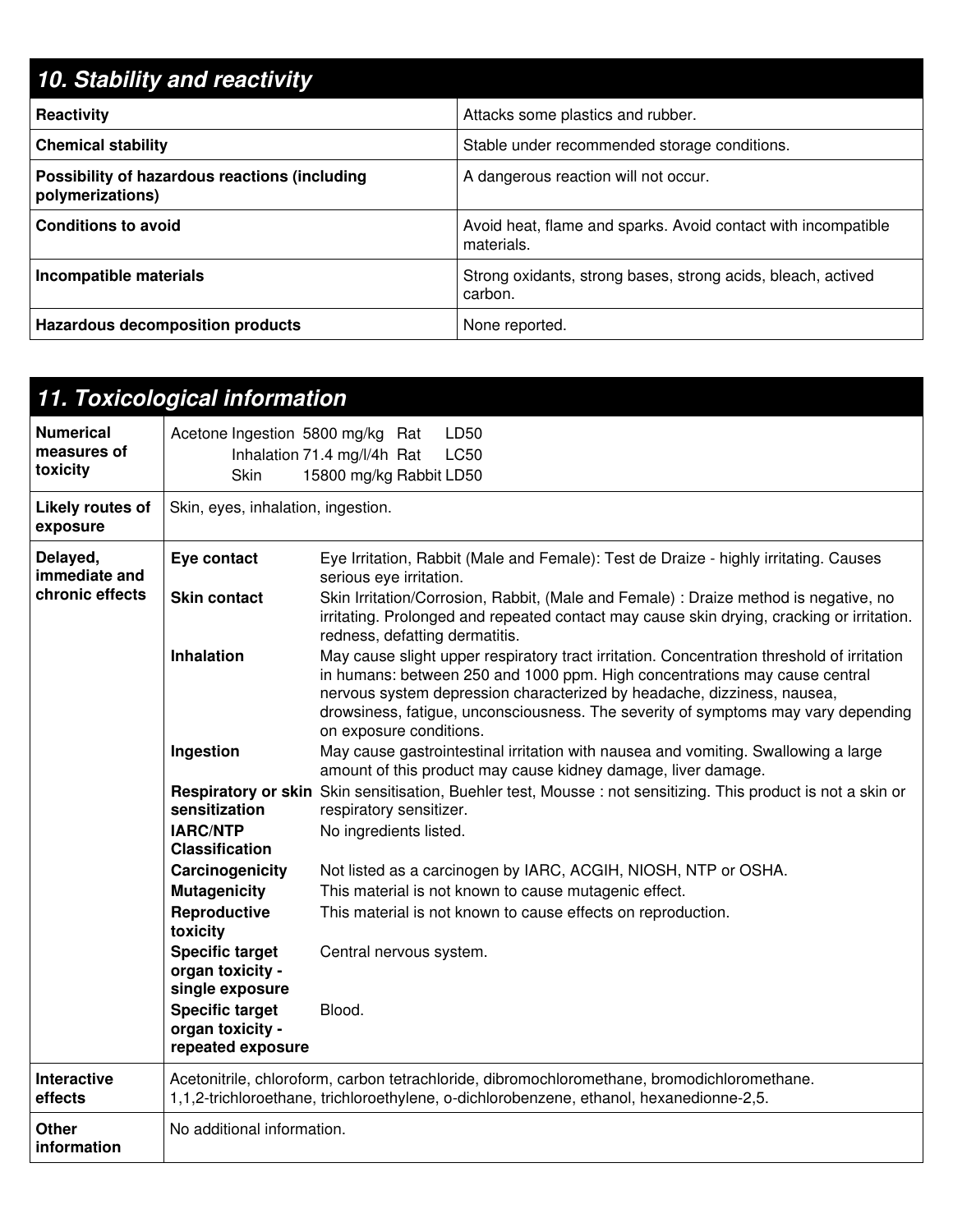| 12. Ecological information          |                                                                                                                                                                                                                                                                                                                                                                  |  |
|-------------------------------------|------------------------------------------------------------------------------------------------------------------------------------------------------------------------------------------------------------------------------------------------------------------------------------------------------------------------------------------------------------------|--|
| Ecological<br>toxicity              | Fish - Rainbow trout - Salmo gairdneri - fresh water<br>5540 mg/L; 96 h (acetone)<br>LC50<br>Aquatic Plant - Algea, Chlorella pyrenoidosa<br>EC50 $3400 \text{ mg/L}$ ; 48 h (acetone)<br>Aquatic Plant - Algea, Anabaena Cylindrica<br>CESO 2844 ml/L; 14 days (acetone)<br>Aquatic Invertebrate - Crustaceans, Daphnia Magna EC50 3.2-9.6 mg/L; 48 h (acetone) |  |
| <b>Persistence</b>                  | Not persistent in aquatic environment.                                                                                                                                                                                                                                                                                                                           |  |
| Degradability                       | Biodegradable (>70% in 28 days). Chemical Oxygen Demand (COD): 2g O2/g. BOD/COD >0.58. Acetone<br>undergoes slow photolysis in air (half-life time $T1/2 = 80$ h) and in water ( $T1/2 > 43$ h).                                                                                                                                                                 |  |
| <b>Bioaccumulative</b><br>potential | No bioaccumulation. Log Kow of -0.24 (acetone). Bioconcentration Factor (BCF) of 0.65 (acetone).                                                                                                                                                                                                                                                                 |  |
| <b>Mobility in soil</b>             | Soluble in water. Materials evaporates very rapidly from dry soil surfaces. Acetone is expected to have very<br>high mobility in soil with no adsorption to sediment. It will be distributed to air (71%), water (28.58%), soil<br>$(0\%)$ , and sediment $(0.01\%)$ .                                                                                           |  |
| Other adverse<br>effects            | This product is not expected to be toxic to aquatic organisms.                                                                                                                                                                                                                                                                                                   |  |

### *13. Disposal considerations*

**Container**  $\bigcirc$ 

Important! Prevent waste generation. Use in full. DO NOT dispose residue in sewers, streams or drinking water supply. Residues and empty containers must be considered as hazardous waste. Organic solvents and wastes residues can be reprocessed (recycle) where there is a recovery program. Dispose via a licensed waste disposal contractor. Observe all federal, state/provincial and municipal regulations. If necessary consult the Department of Environment or the relevant authorities.

| <b>14. Transport information</b>                                                                                                                                                                                                                                                                                                                              |                                                               |  |  |
|---------------------------------------------------------------------------------------------------------------------------------------------------------------------------------------------------------------------------------------------------------------------------------------------------------------------------------------------------------------|---------------------------------------------------------------|--|--|
| <b>UN Number</b>                                                                                                                                                                                                                                                                                                                                              | <b>UN 1090</b>                                                |  |  |
| <b>UN Proper Shipping Name</b>                                                                                                                                                                                                                                                                                                                                | <b>ACETONE</b>                                                |  |  |
| <b>Environmental hazards</b>                                                                                                                                                                                                                                                                                                                                  | This material is not listed as a marine pollutant.            |  |  |
| <b>Special precautions for user</b>                                                                                                                                                                                                                                                                                                                           | Flammable liquid.                                             |  |  |
| TDG - Transportation of Dangerous Goods (Canada)                                                                                                                                                                                                                                                                                                              |                                                               |  |  |
| <b>Transport hazard class(es)</b>                                                                                                                                                                                                                                                                                                                             |                                                               |  |  |
|                                                                                                                                                                                                                                                                                                                                                               |                                                               |  |  |
|                                                                                                                                                                                                                                                                                                                                                               | Class 3                                                       |  |  |
|                                                                                                                                                                                                                                                                                                                                                               |                                                               |  |  |
| Packing group                                                                                                                                                                                                                                                                                                                                                 | Ш                                                             |  |  |
| <b>Emergency response guidebook 2016</b>                                                                                                                                                                                                                                                                                                                      | <u>127</u>                                                    |  |  |
| <b>IMO/IMDG - International Maritime Transport</b>                                                                                                                                                                                                                                                                                                            |                                                               |  |  |
| <b>Classification</b>                                                                                                                                                                                                                                                                                                                                         | UN1090. Class 3, PG II. Emergency schedules (EmS-No) F-E, S-D |  |  |
| IATA - International Air Transport Association                                                                                                                                                                                                                                                                                                                |                                                               |  |  |
| <b>Classification</b>                                                                                                                                                                                                                                                                                                                                         | UN1090. Class 3, PG II.                                       |  |  |
| These transportation classifications are provided as a customer service. As the shipper YOU remain responsible for complying with all applicable laws and regulations, including proper<br>transportation classification and packaging. In addition, if a domestic exemption exists, it is the responsibility of the shipper to define the application of it. |                                                               |  |  |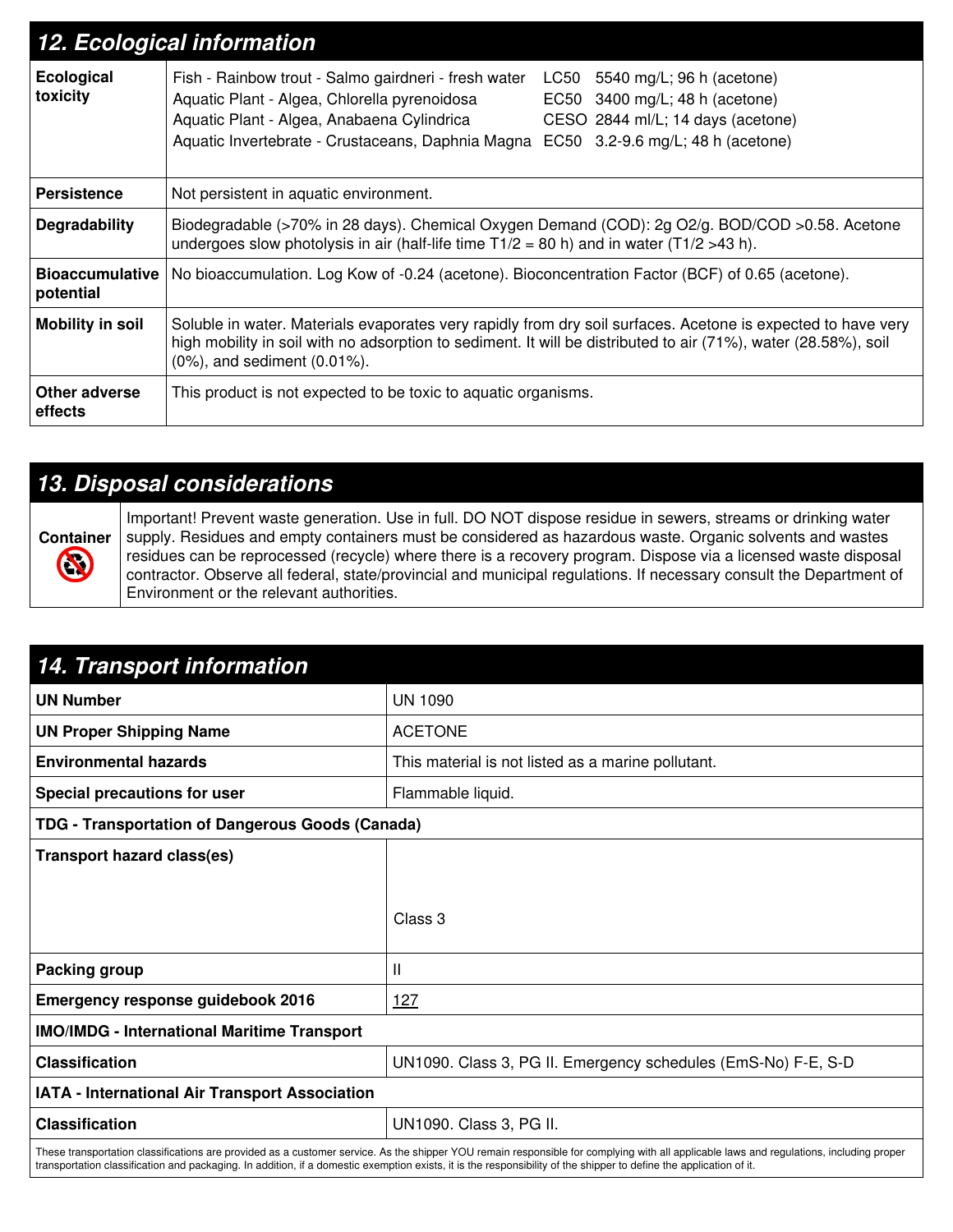## *15. Regulatory information*



| <b>16. Other information</b> |                                                                                                                                                                                                                                                                                                                                                                                                                                                                                                                                                                                                                                                                                                                                                                                                                                                                                                                                                             |  |
|------------------------------|-------------------------------------------------------------------------------------------------------------------------------------------------------------------------------------------------------------------------------------------------------------------------------------------------------------------------------------------------------------------------------------------------------------------------------------------------------------------------------------------------------------------------------------------------------------------------------------------------------------------------------------------------------------------------------------------------------------------------------------------------------------------------------------------------------------------------------------------------------------------------------------------------------------------------------------------------------------|--|
| Date<br>(YYYY-MM-DD)         | PRODUITS LUBRI-DELTA INC. 2014-11-03                                                                                                                                                                                                                                                                                                                                                                                                                                                                                                                                                                                                                                                                                                                                                                                                                                                                                                                        |  |
| <b>Version</b>               | 01                                                                                                                                                                                                                                                                                                                                                                                                                                                                                                                                                                                                                                                                                                                                                                                                                                                                                                                                                          |  |
| <b>Other</b><br>information  | REFERENCES:<br>- Haz-Map, Information on Hazardous Chemicals and Occupational Diseases,<br>http://hazmap.nlm.nih.gov/index.php<br>- ACETONE, OECD Existing Chemicals Database, Chemicals Screening Information DataSet (SIDS) for<br>High Volume Chemicals, UNEP publications, http://www.chem.unep.ch/irptc/sids/OECDSIDS/67641.pdf<br>- Service du répertoire toxicologique de la Commission des normes, de l'équité, de la santé et de la sécurité<br>du travail (CNESST), http://www.reptox.csst.qc.ca<br>- Acetone, Fiche Toxicologique FT3, Institut National de Recherche et de Sécurité, http://www.inrs.fr<br>- IPCS INCHEM, Chemical Safety Information from Intergovernmental Organizations, Canadian Centre for<br>Occupational Health and Safety (CCOHS), Copyright International Programme on Chemical Safety (IPCS),<br>http://www.inchem.org<br>- NIOSH Pocket Guide to Chemical Hazards, Centers for Disease Control and Prevention, NIOSH |  |